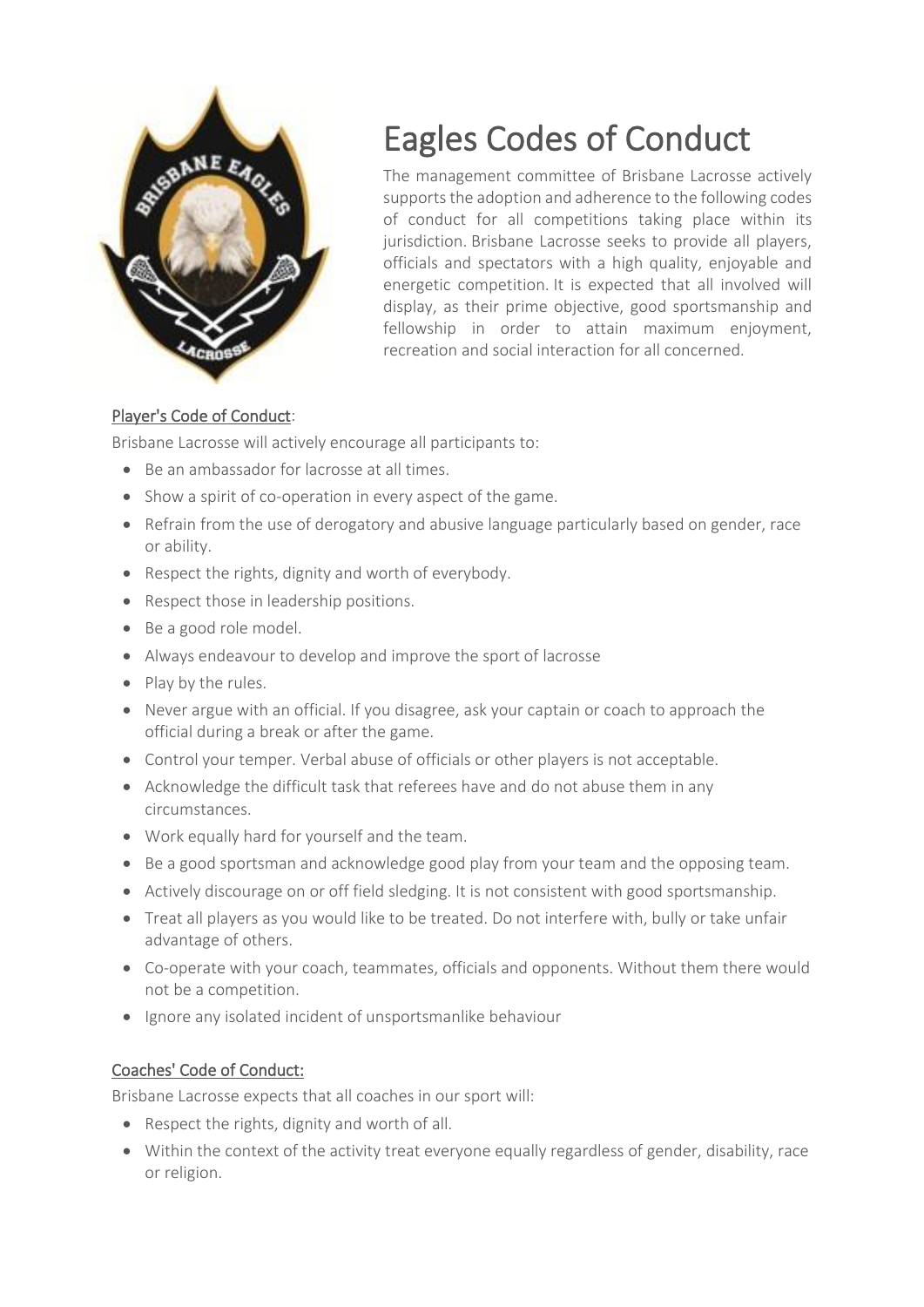- Ensure the player's time spent with you is a positive experience.
- Give all players equal attention and opportunities.
- Treat each player as an individual
- Respect the talent, developmental stage and goals of each player.
- Help each player reach his or her full potential.
- Be professional and accept responsibility for your actions.
- Display control, respect, dignity and professionalism to all involved with the sport this includes opponents, coaches, officials, administrators, the media, parents and spectators.
- Encourage your players to demonstrate the same qualities.
- Make a commitment to providing a quality service to your players.
- Maintain or improve current NCAS accreditation.
- Seek continual improvement through performance appraisal and ongoing coaching education.
- Provide a training program that is planned and sequential.
- Maintain appropriate records.
- Operate within the rules and spirit of the game.
- Any physical contact with players should be limited to contact appropriate to the situation and necessary for the player's skills to develop.
- Refrain from any form of personal abuse towards players. This includes verbal, physical and emotional abuse.
- Be alert to any forms of abuse directed towards your players from others whilst they are in your care.
- Refrain from any form of harassment towards your players. This includes sexual and racial vilification and harassment on the grounds of disability.
- You should refrain from forming a sexual relationship with any player in your care.
- Provide a safe environment for training and competition.
- Ensure equipment and facilities meet safety standards.
- Show concern and caution toward sick and injured players.
- Provide a modified training program where appropriate.
- Allow further participation in training and competitions only when appropriate.
- Encourage players to seek medical advice when required.
- Be a positive role model for the sport and the players whom they supervise.

### Parents and Supporter's Code of Conduct:

Parents and Spectators of Lacrosse will be expected to:

- Encourage children to participate. However, do not force an unwilling child to play.
- Focus upon the child's efforts and performance rather then the overall outcome of the event. (This assists the child in setting realistic goals related to his or her ability by reducing the emphasis on winning.)
- Teach children that an honest effort is as important as a victory, so that the result of each game is accepted without undue disappointment.
- Encourage players to follow the rules and official decisions.